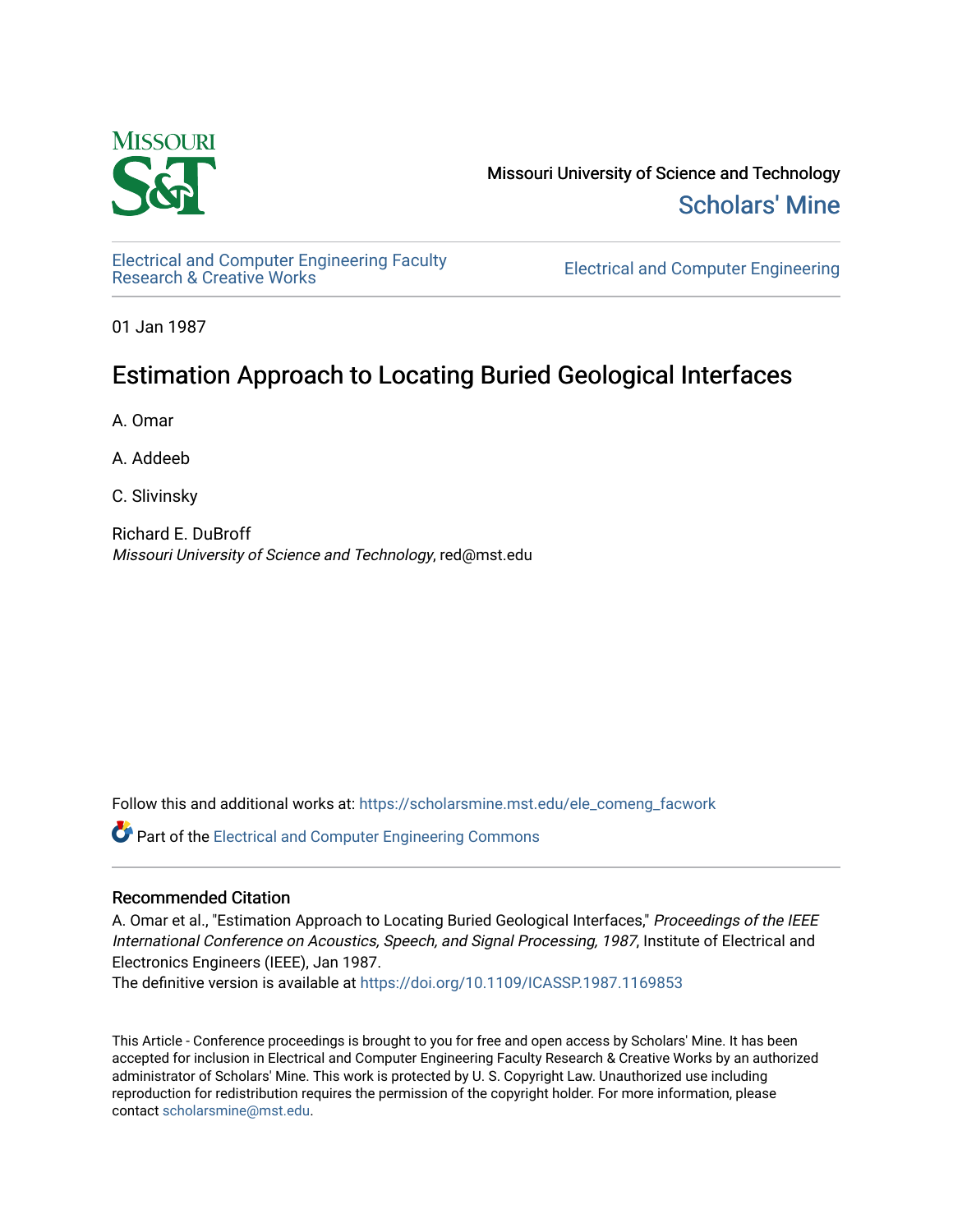### ESTIMATION APPROACH TO LOCATING BURIED GEOLOGICAL INTERFACES

Abdulmagid Omar Abdussalam Addeeb Charles Slivinsky

University of Missouri-Columbia Electrical & Computer Engineering Department Columbia, Missouri

#### **ABSTRACT**

The objective of the estimation work described in this paper is to improve algorithms for reconstructing the geometric configuration of acoustic reflecting surfaces. The conventional migration method of locating these surfaces is reviewed. **A** recent imaging condition which is closely related to the boundary condition at the geological interface is then described. This later procedure results in two outputs. One can be used to reconstruct the shape of the unknown acoustic reflector, while the second output estimates the acoustic wavespeed on the transmission side of the boundary. When noise is present in the reflected signal, the performance of the method is degraded. To improve the performance an empirical model for the noisy reflected signal is proposed, and its parameters are estimated. Computer-generated synthetic data are used to test the performance of the algorithms for a SNR range of -10dB to lOdB and for both normal incidence and non-normal incidence.

#### **INTRODUCTION**

Of considerable interest in many fields of applied physics is the problem of determining the internal structure and composition of an object based upon a set of measurements made on the external surface of the object. In the area of geophysical exploration, for example, the conventional approach [11, which is referred to as conventional migration, to this problem assumes a large number of seismic source/receiver pairs. Each source/receiver pair operates by generating a seismic pulse which propagates downward, strikes a single reflecting geological boundary and then propagates upward until it is detected by the seismic receiver, which is located at the same point as the seismic source. If the incident seismic wave and its returning echo can be regarded as impulsive waves, the presence of the reflecting boundary can be detected at some particu-Lar point  $\underline{r}_0 = (x_0, y_0, z_0)$  in the subsurface by the  $f_{\text{allowing}} = 0 \quad \text{for} \quad f_0, \quad f_0$ .

(1) Solve the wave equation to evaluate the function  $P_p(\underline{r}_0,t)$ , which is the pressure of reflected seismic wave as a function of time at the specified point  $\underline{r}_0$ .

Richard DuBroff

University of Missouri-Rolla Electrical Engineering Department Rolla, Missouri

- (2) Evaluate this function of time at the instant  $\mathsf{t}_c$ , which corresponds to the arrival <sup>S</sup>time of the incident seismic wave at  $\underline{\mathbf{r}}_0\cdot$
- (3) Since  $P_R(\underline{r}_0)$  is pulse-like,  $P_R(\underline{r}_0, t_s)$ <br>will be essentially 0 unless  $(\underline{r}_0, t)$  is a point at which the incident and reflected waves are nearly timecoincident, that is,  $(x_0, y_0, z_0)$  is a point on the reflector. Thus, the points  $(x_{r}, y_{r}, z_{r})$  at which  $P_{p}(x_{r}, y_{r})$  $z_{\texttt{r}},t_{\texttt{c}}$ ) is not essentially zero will  $\lim_{t \to \infty} \frac{1}{t}$  is not essencially acrowled the seismic reflector.

This procedure is referred to as seismic wave equation migration.

In 1983, DuBroff [21 proposed a modification to the conventional approach of wave-equation migration in.order to replace the existing imaging condition with a new imaging condition that would be more closely related to the boundary conditions at the reflecting surface. The simplest case requires that the pressure fluctuations associated with the passage of a seismic wave must be continuous at the boundary. A second boundary condition requires that the normal derivative of the pressure must also be continuous at the boundary.

**As** a consequence of the boundary conditions, one can show that [2]:

$$
\left[\frac{\nabla P_A(x_r, y_r, z_r, \omega)}{\omega P_A(x_r, y_r, z_r, \omega)}\right]^2 = -\frac{1}{C_B^2} \tag{1}
$$

where P represents the acoustic pressure wave, and C represents the acoustic wavespeed. The **A** and B subscripts are used to distinguish the unequal acoustic waves and acoustic wave speeds above and<br>below, respectively, the acoustic reflector. The below, respectively, the acoustic reflector. A wavefield is the sum of the incident and the reflected wavefields while the B wavefield is the same as the transmitted wavefield. The w is the angular frequency, and  $\nabla$  is the gradient operator. See Pig. 1.

The geometrical interpretation of this equation is that the normalized gradient vector on the left-hand side of the above equation must lie

41.13.1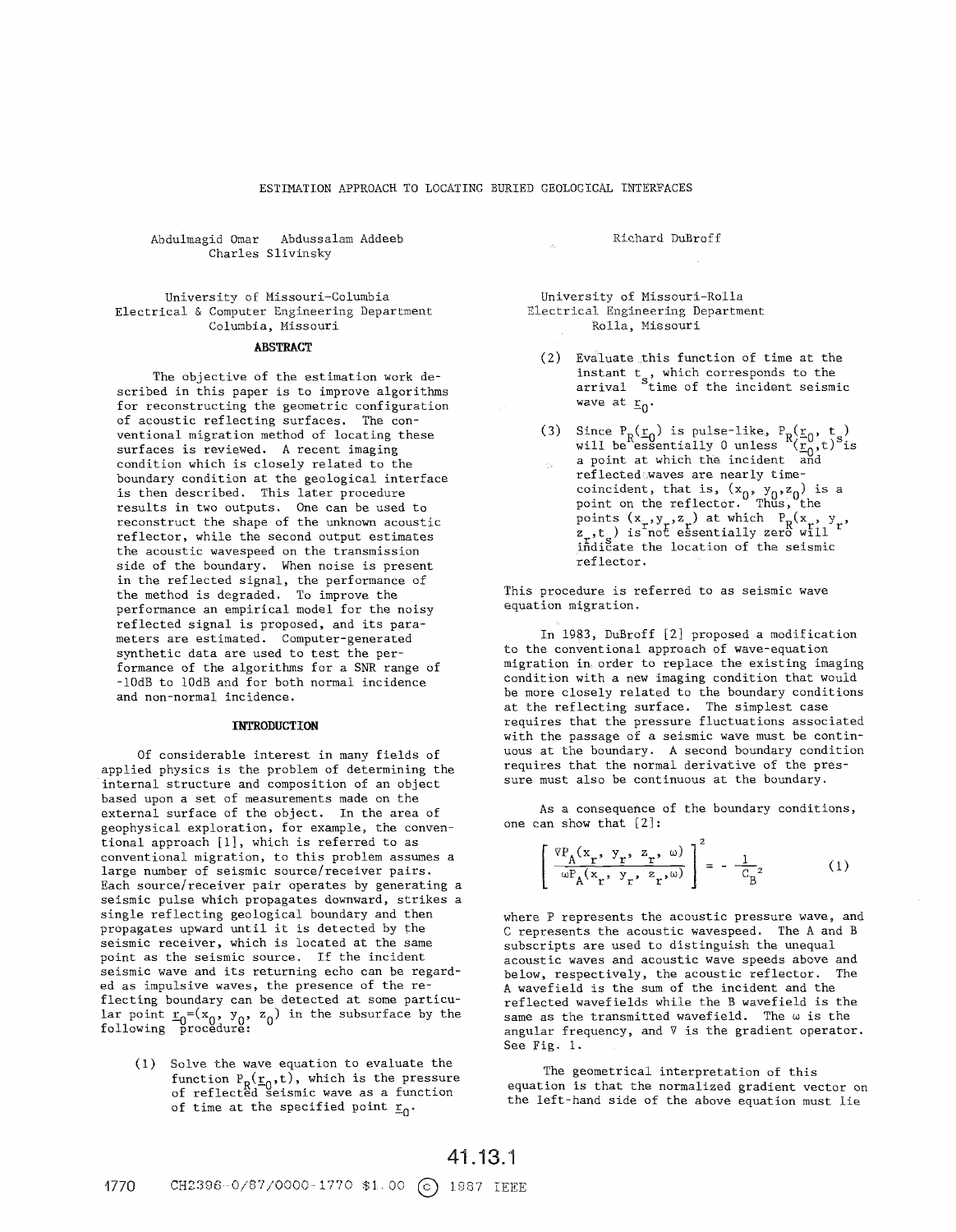where N is the number of observations. Substituting from (5) and (6) into (4)

$$
\hat{P}_{R}(x,z,\omega) = \hat{A}(x,z) e^{-i\omega \hat{\tau}(x,z)} P_{I}(x,z,\omega)
$$
 (7)

and from  $(7)$ ,  $(2)$  and  $(3)$ 

$$
\hat{\mathbf{R}}^{2}(\mathbf{x}, z, \omega) = \frac{\{(\nabla_{\mathbf{x}} \mathbf{P}_{\mathbf{I}} + \nabla_{\mathbf{x}} \hat{\mathbf{P}}_{\mathbf{R}})^{2} + (\nabla_{\mathbf{z}} \mathbf{P}_{\mathbf{I}} + \nabla_{\mathbf{z}} \hat{\mathbf{P}}_{\mathbf{R}})^{2}\}}{\omega^{2} \hat{\mathbf{P}}_{\mathbf{A}}^{2}}\n= \frac{-1}{C_{\mathbf{B}}^{2}}\n\tag{8}
$$

The mean (over frequency) of **(8)** gives an estimate of the acoustic wavespeed on the transmission side while the minimum variance of (8) produces an estimate of the location of the reflector surface.

#### **RESULTS** *AND* **CWARISON**

In order to test the performance of the estimation approach, computer-generated synthetic data is used to simulate waves reflected from a flat reflector surface. **A** white Gaussian noise simulating the seismic noise is added to the reflected signal such that SNR ranging from -10dB to lOdB is considered. Both normal and non-normal incidence are tested.

**As** a measure of the performance of the different approaches (conventional migration, DuBroff's method, and estimation approach) a discrimination ratio is computed. Let the number of geophones  $N = 16$ , the number of grid levels in the Z-direction  $N = 10$ , and let the reflector be located at z=5, then the Discrimination Ratio (DR) equals

$$
\frac{1}{N_x \cdot N_z} \cdot \left[ \sum_{x=1}^{N_x} \sum_{z=1}^{N_z} \left[ \frac{1}{S(x, z)} \right]^2 \right] \cdot N_z
$$
\n
$$
\frac{1}{N_x} \cdot \left[ \sum_{x=1}^{N_x} \left[ \frac{1}{S(x, 5)} \right]^2 \right] \cdot N_z
$$
\n(9)

where  $S(x, z)$  is the variance of the characteristic radius squared as expressed in *(8).* **A** DR of 1.0 indicates perfect detection, In addition to the DR measure, the number of times (out of  $N$ ) the algorithm fails **to** detect the reflector if considered. Table **1** as well as Fig.'s *2* through *6*  show the performance of the three approaches and the improvement obtained by the estimation approach.

#### **CONCLUSIONS**

We have described here an estimation approach to the seismic inversion problem. Both normal incidence and sloping incidence are considered. The analysis assumes the presence *of* one reflector of general shape as well as general noise characteristics. Two measures of performance, the number of errors, NE, and the discrimination ratio, DR are considered. The results demonstrate that the estimation approach has better performance over its counterparts. Other performance measures are to be investigated.

For the special case of a flat reflector and incoherent noise, the ensemble average *of* the reflected signal over all traces (though not discussed here) was found by the authors to give better estimates for the time delay parameter and the location of the reflector subsurface.

The approach used in estimating **z** needs to be generalized to include the estimation of multiple layers of reflection, where the reflected waves may overlap and cause the peaks to be adjacent. The estimate of the amplitude can be further improved by using recursive estimation algorithms, which will decrease the computational cost and enhance the accuracy of the results. Furthermore, time domain techniques can be investigated and compared with frequency domain techniques. Other techniques such as Kalman filtering may possibly be applied as well.

| Performance Measure<br>Table 1 |  |
|--------------------------------|--|
|--------------------------------|--|

|              | $\Theta = 0$ |     |              |   | $\Theta = 30$ |       |           |              |
|--------------|--------------|-----|--------------|---|---------------|-------|-----------|--------------|
| <b>SNR</b>   | DR           |     | NE           |   | DR            |       | <b>NE</b> |              |
|              | D            | E   | D            | Е | D             | Е     | D         | Ε            |
| $\cdot$ 1    | .5191        | 1.0 | 4            | 0 | .5536         | .9909 | 7         | 2            |
| .15          | .5423        | 1.0 | 3            | 0 | .5481         | .9858 | 7         | 1            |
| $\cdot$ 7    | .6584        | 1.0 | 2            | 0 | .5478         | .9785 | 3         | 1            |
| .85          | .6835        | 1.0 | $\mathbf{1}$ | 0 | .5516         | .9778 | 3         | $\mathbf{1}$ |
| $\mathbf{1}$ | .7070        | 1.0 | 0            | 0 | .5562         | .9774 | 3         | 1            |
| 1.2          | .7355        | 1.0 | 0            | 0 | .5631         | .9777 | 3         | 1            |

exact reflector surface at *z=5*  D: DuBroff's method **NE:** number of errors out of *16* points SNR: signal to noise ratio

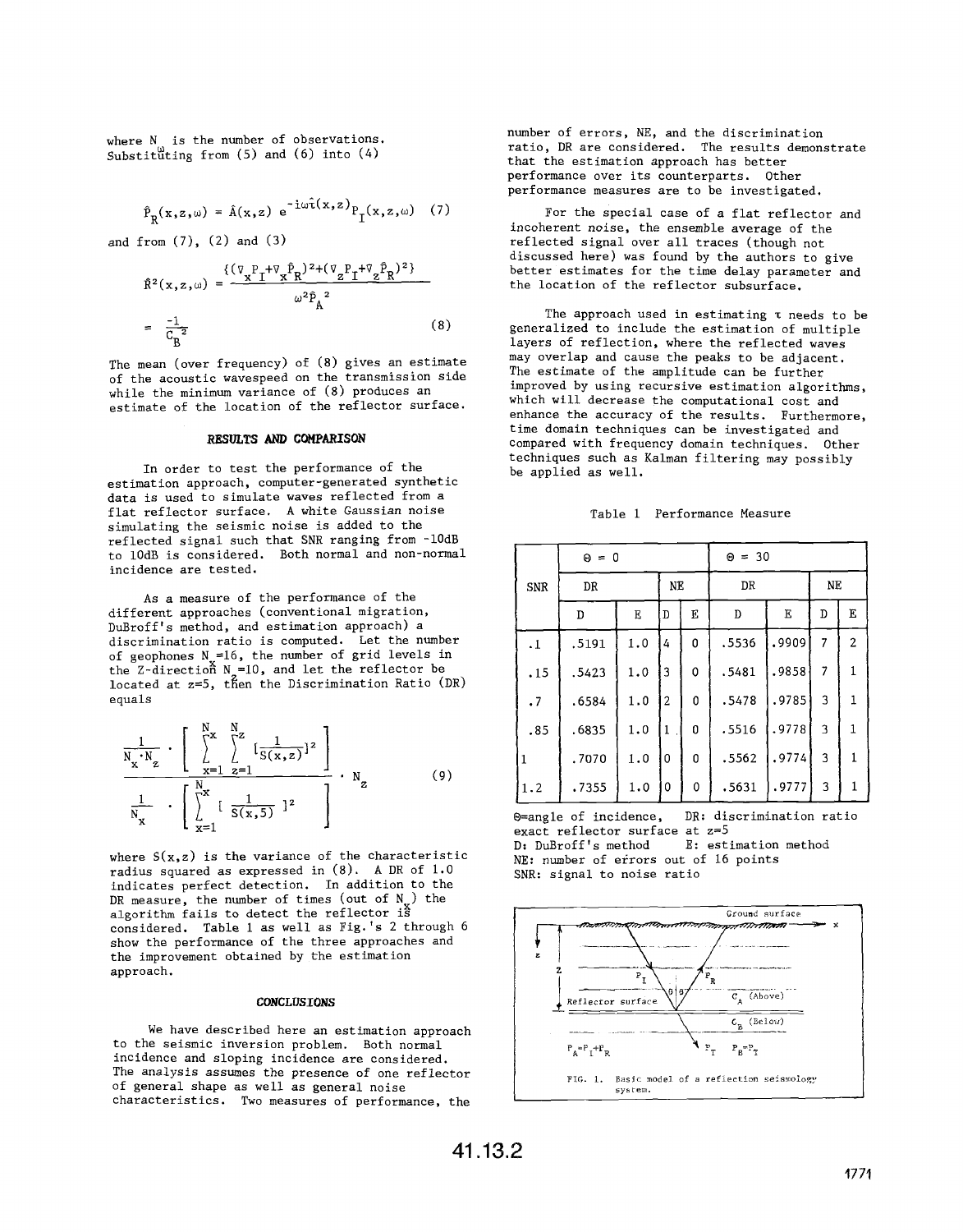on the surface of a sphere having an imaginary radius of  $1/C_{B_m}$  where  $r$  lies on the surface of the reflector. Furthermore, although the vector will generally vary with  $\omega$  for any fixed point **r** in space, the square of the vector will be frequency-independent when *r* is on a reflecting boundary.

This result has the effect of allowing the original problem of determining the reflector geometry to be expressed as a problem in estimation. Specifically, we wish to estimate the mean and variance of the square of the normalized gradient vector for each point, *E,* in the subsurface. The points *r* corresponding to the minimum variance provide an estimate of the location and configuration of the unknown reflector. The mean value may be used to deduce the phase-propagation velocity below the reflector.

Estimation approaches are needed to improve the computation of the mean and variance within the environment of notoriously noisy seismic data. These approaches are discussed in the following sections, which include analytical descriptions of the estimation problem and its results. A summary of recent results in addition to a discussion of future work needed are presented in the conclusion.

#### **ESTIMATION APPROACH**

The estimation approach applies estimation theory to DuBroff's method for the 1-D inversion problem (v=O). The observation data **is** obtained irom the ieft hand side of (1). This quantity is called the characteristic radius squared (R<sup>2</sup>), and will have the form:

$$
R^{2}(x, z, \omega) = \underline{R}(x, z, \omega) \cdot \underline{R}(x, z, \omega)
$$
\n
$$
= \left[ \frac{\nabla_{X}P_{A}(x, z, \omega) + \nabla_{Z}P_{A}(x, z, \omega)}{\omega P_{A}(x, z, \omega)} \right]^{2}
$$
\n
$$
= \frac{\left[ \nabla_{X}P_{I}(x, z, \omega) + \nabla_{X}P_{R}(x, z, \omega) \right]^{2}}{\omega^{2}(P_{I}(x, z, \omega) + P_{R}(x, z, \omega))^{2}}
$$
\n
$$
+ \frac{\left[ \nabla_{Z}P_{I}(x, z, \omega) + \nabla_{Z}P_{R}(x, z, \omega) \right]^{2}}{\omega^{2}(P_{I}(x, z, \omega) + P_{R}(x, z, \omega))^{2}}
$$
\n
$$
= \frac{-1}{C_{B}^{2}} \qquad (2)
$$

A white Gaussian noise (coherent or incoherent **[3j)** is added to the reflected signal to account for the seismic noise. Accordingly, all terms in (2) with subscript R are contaminated with the seismic noise, and hence their true *r*alues need to be estimated. P<sub>R</sub>(x,z,ω) and its<br>lerivatives have the following relationship.

$$
\nabla_{\mathbf{x}} \mathbf{P}_{\mathbf{R}}(\mathbf{x}, \mathbf{z}, \omega) = \mathbf{i} \mathbf{k}_{\mathbf{x}} \mathbf{P}_{\mathbf{R}}(\mathbf{x}, \mathbf{z}, \omega) \tag{3a}
$$

and

$$
\nabla_{Z} P_{R}(x, z, \omega) = -ik_{Z} P_{R}(x, z, \omega)
$$
 (3b)

where  $\texttt{k}_{_{\bf y}}$  and  $\texttt{k}_{_{\bf y}}$  are the wave numbers in the  $\texttt{x}$  and *z* **dire&ions,zrespectively.** 

Thus, estimating  $\mathtt{P}_\mathtt{R}(\mathtt{x},\mathtt{z},\omega)$  enables us to directly find  $\nabla_{\mathbf{x}} \mathbf{P}_{\mathbf{R}}(\mathbf{x}, \mathbf{z}, \mathbf{\omega})$  and  $\nabla_{\mathbf{z}} \mathbf{P}_{\mathbf{R}}(\mathbf{x}, \mathbf{z}, \mathbf{\omega})$ . To estimate  $P_R(x,\tilde{z},\tilde{\omega})$  an empirical model which models  $\mathrm{P}_{\mathrm{R}}(\mathrm{x}, \mathrm{z}, \omega)$  as a delayed and attenuated version  $\operatorname{Of\,}$   $\operatorname{P_{\text{T}}(x,z,\omega)}$  is used such that

$$
P_R(x,z,\omega) = A(x,z)e^{-i\omega\tau(x,z)}P_I(x,z,\omega)
$$
 (4)

where  $A(x, z)$  is the attenuation factor, and  $\tau(x, z)$ is the delay time between the incident and reflected waves. Both  $A(x, z)$  and  $\tau(x, z)$  need to be estimated.

**For** the case under investigation (assumption of one reflector) estimation of  $\tau(x,z)$  is based on finding the time between the peaks of the incident and reflected waves. Since the peak of the reflected wave is distorted with noise, filtering is used to improve detecting the peak. Since the incident wave and the reflected wave have similar Fourier spectrum, we proceed as follows:

-Define the frequency band 
$$
(f_1, f_2)
$$
 of  $P_T(x, z, \omega)$  where the signal is dominant

-Use a BPF  $(f_1, f_2)$  to exclude some of the<br>noise from  $P^1_R(x, z, \omega)$ 

-Detect the peak of  $P_R(x,z,t)$  and find its corresponding time (t $_2$ )

-Detect the peak of  $P_{\mathcal{T}}(x,z,t)$  and find its corresponding time (t<sub>1</sub>)

-Calculate Time Delay  $\hat{\tau}(x,y) = t_2 - t_1$  (5)

Now, to estimate the attenuation factor A(x,z) of *(4),* least square estimation is used as follows. Define the global error as

$$
E = \frac{1}{N_{\omega}} \sum_{k=1}^{N_{\omega}} e^{2}(\omega_k)
$$
  
= 
$$
\frac{1}{N_{\omega}} \sum_{k=1}^{N_{\omega}} \{ |P_R(x, z, \omega_k)| - |A(x, z)| | P_T(x, z, \omega_k) | \}^2
$$

Then from  $\partial E/\partial A = 0$  we obtain

 $\mathbf{r}$ 

$$
|\hat{\mathbf{A}}| = \frac{\sum_{k=1}^{N_{\omega}} |P_{R}(x, z, \omega_{k})| |P_{T}(x, z, \omega_{k})|}{\sum_{k=1}^{N_{\omega}} |P_{T}(x, z, \omega_{k})|^{2}}
$$
(6)